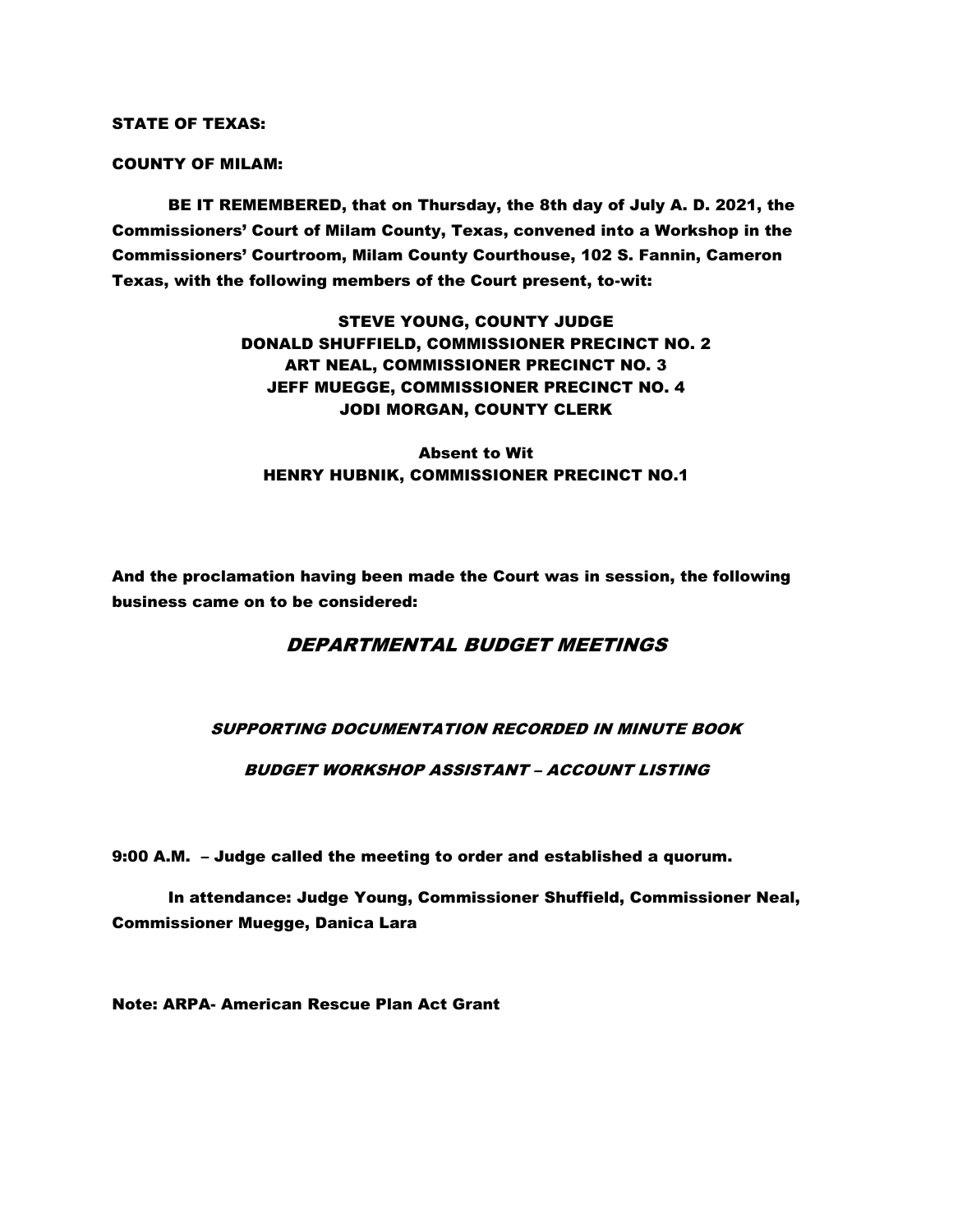### 9:00am-9:04am Greg Hoelscher- JP #1

Greg Hoelscher- We handle tickets, evictions, and inquest, we handle 90% of all warrants and everything else law enforcement doesn't handle. Our operating budget is fine, but it is time for a raise, 2% for all employees. The cost of inflation is going up and we are already behind.

Judge Young- We did 4% 2 years ago, we are thinking about using ARPA money as a bonus this year and hopefully again the first of the next year. We have around 179 employees and that includes part time.

Greg Hoelscher- We already missed last year, we have the 12<sup>th</sup> highest budget with counties our size. All our Elected Officials are the lowest paid, we need to be doing better for our employees.

Judge Young- I am hoping to buy some time with this ARPA money, then hoping with solar coming in, we will be getting some money from that.

Greg Hoelscher- My budget is fine like it is

### 9:05am-9:09am Gary Northcott- JP #4

Gary Northcott- I am asking for a raise, my clerk is what is considered a master clerk and she is the only one in the county. I would like to see the JP's bumped up to \$40,000. We are \$10,000 below average a year. Right now my Precinct has the smallest volume in the county.

Commissioner Muegge- They are projecting Thorndale will be the biggest in the county in a couple of years.

Judge Young- We know the situation we are in, its just the money, we don't have it. I want to get our reserves back to where they were

#### 9:12am-9:13am – Danica Lara- Auditor

Danica- I am asking to increase my budget to \$25,000 for part time help, increase in salary for employees and our external audit fee is going up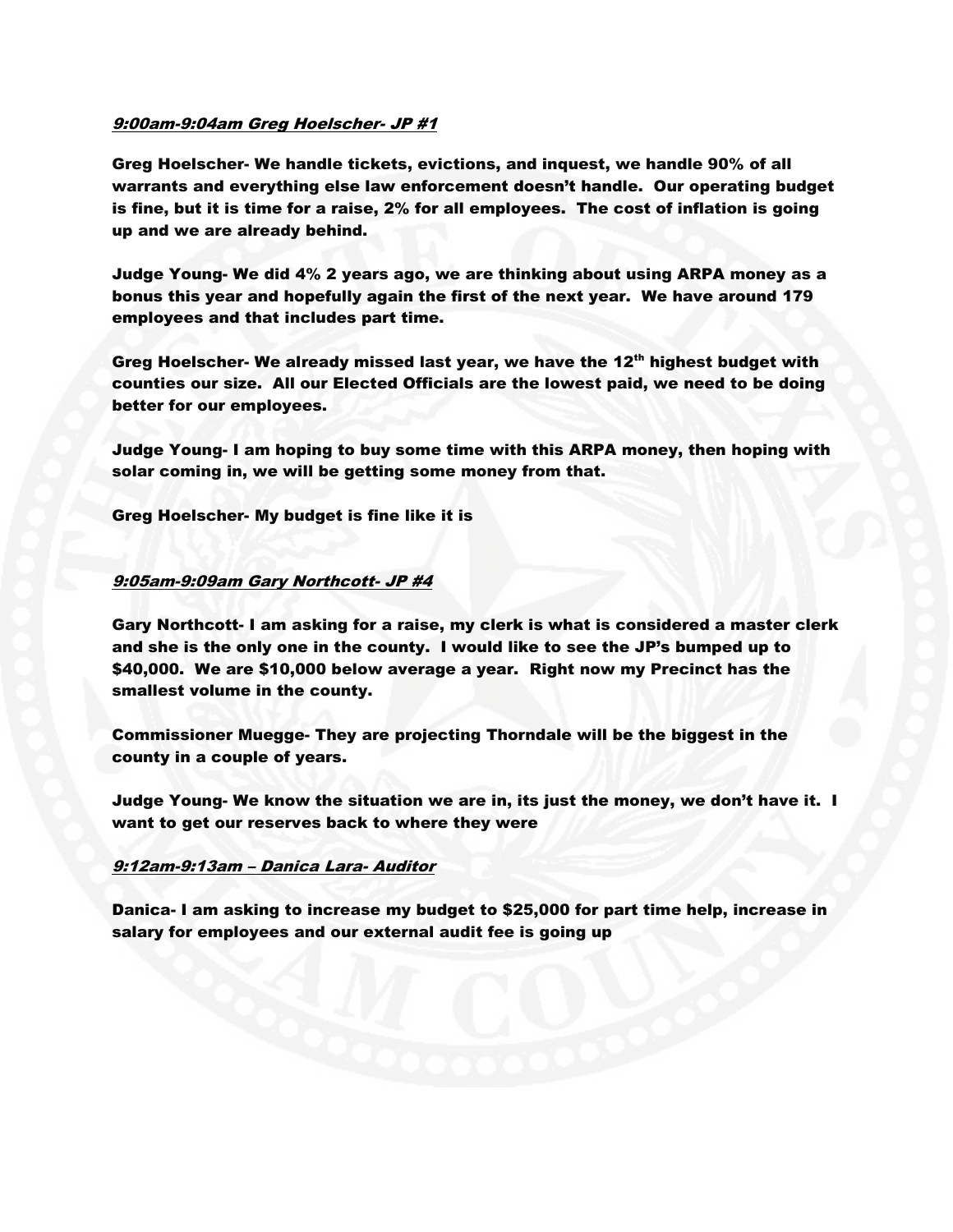### 9:13am-9:46am- Sherry Mueck- Tax Assessor/Collector

Sherry Mueck- I am closing the Rockdale Office, there are roaches, the building need maintenance, there is a leak in the slab underneath Janie's desk, Janie has been sick a lot, ceiling tiles are falling in. They sit right in the middle of that building and they have no emergency exit, there is a door that is locked and nobody knows who has a key to get out. The internet is a major problem, it is slow to print receipts. I had a lady file a complaint because she thought we refused to take her money because everytime she came down there the software was down due to internet problems. We are short staffed and when someone is sick we cannot take vacation. By law I only have to keep the county seat open.

Judge Young- How many people do you service there?

Sherry Mueck- I do not have those numbers in front of me.

The car dealerships are the biggest customers. My employees are exhausted and tired. My first five years I worked 70 hours a week, my husband has been doing all the maintenance on both buildings because we do not have a maintenance man. One extra employee is just not going to fix this situation, it is the building.

Judge Young- The place is being exterminated, the emergency exit can be fixed

Sherry Mueck- An employee would be great, and I have spoken to you (Judge Young) about the problems at the building

Judge Young- I can fix a few things, but I am not sure you can close the substation on your own, I think that is a Commissioners Court decision

Sherry Mueck- It is my decision

Judge Young- No it is up to Commissioner Court, we don't want you to close, we will try and fix.

Sherry Mueck- So you will fix the building and give me another employee? I do not have enough staff to run my office. I have to wait the counter; we work through lunch and sometimes till 6pm

Commissioner Muegge- How many employees do you have?

Sherry Mueck- 2 in Rockdale and 4 here in Cameron

Commissioner Muegge- Didn't we give you a full-time employee last year?

Sherry Mueck- I got Part time money and we couldn't find anyone to work part time, so we took the money and split it up amongst my staff as raises. I just hired a lady,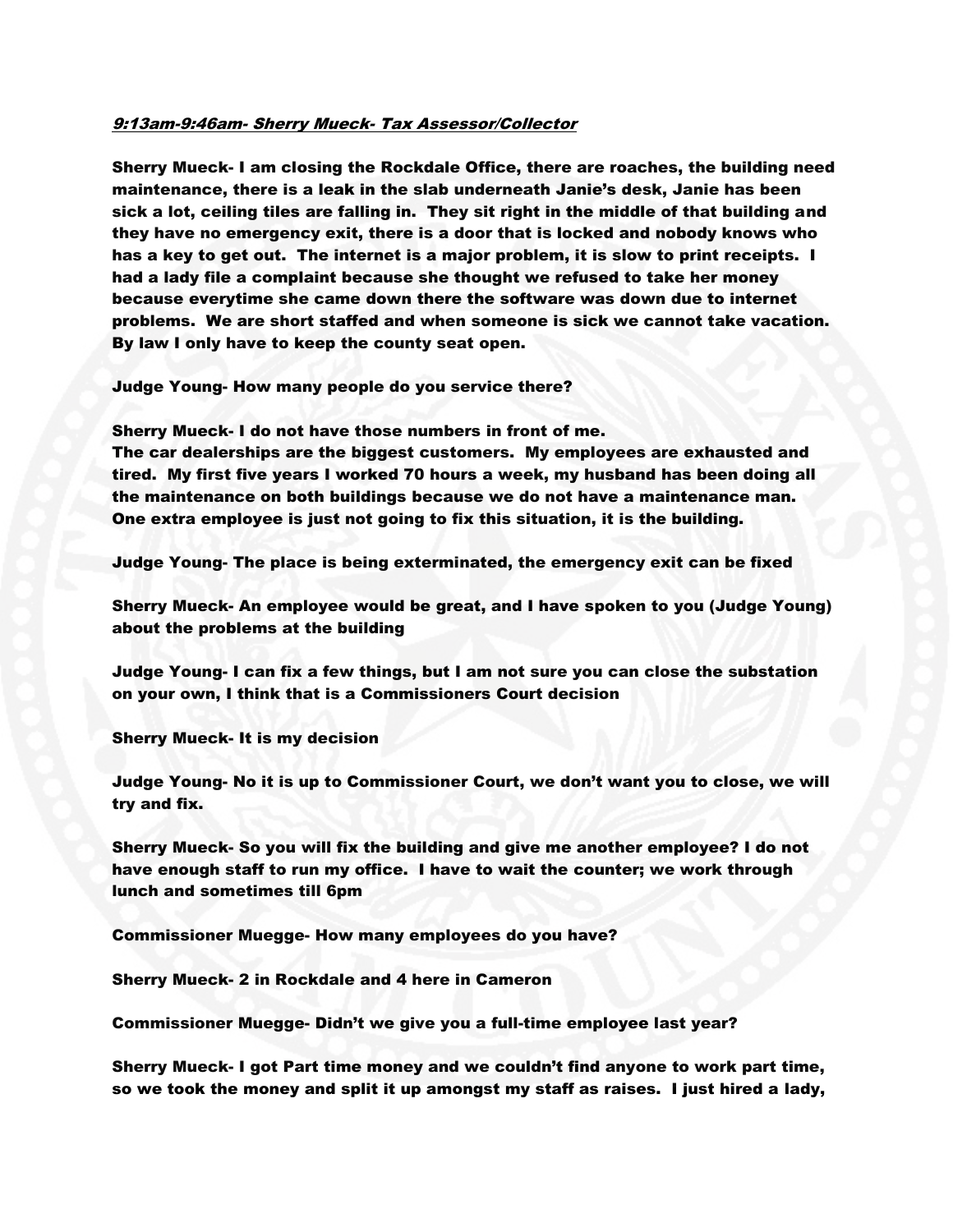and it will take 3 months to train her. When I took office, we were still down 2 employees from budget cuts

Commissioner Muegge- I talked to Lee County and they have 1 lady that handles it all in Lexington

Sherry Mueck- But she doesn't have the car dealerships. Hill County had the same problems and they closed down their substation.

Commissioner Shuffield- Can the car dealerships do their titles online?

Sherry Mueck- Only Caldwell Country does theirs, the other two do not. It still takes a person to process the online web viewer.

Judge Young- How much work does it take?

Sherry Mueck- It's still the same amount of work, they just don't have to stand in line and wait on it

Judge Young- Can you get mifi's to help with the internet? Let us think about this a little more

Sherry Mueck- Who is going to do the maintenance?

Judge Young- If something needs fixing call me and I will send someone to do it

Sherry Mueck- I feel like there are 4-5 people in this room all against me

Commissioner Shuffield- I resent that because I have helped you when you needed it

Sherry Mueck- In the beginning yes

Commissioner Muegge- Who else is in that building?

Sherry Mueck- WIC, JP #3, Health Department, Veterans, Workforce

Commissioner Muegge- Andy was here yesterday and only mentioned the roof

Sherry Mueck- We only have one phone that rings over there

Judge Young- Let us study on it

Sherry Mueck- Why do you want to keep it open?

Commissioner Shuffield- To service the people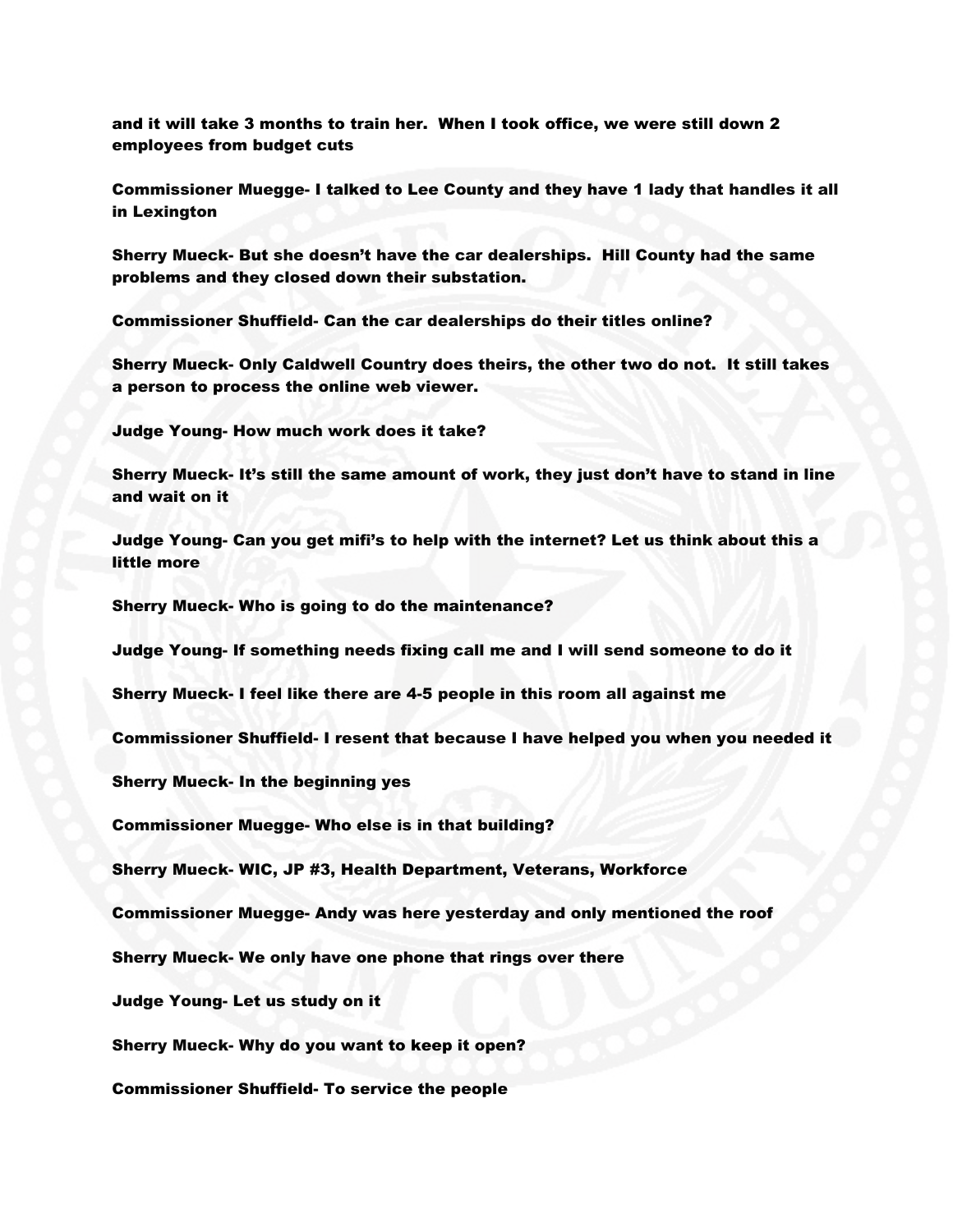Sherry Mueck-Brazos County is huge and they don't have a substation

Commissioner Shuffield- I don't know about other counties

Sherry Mueck – By law I only have to keep the mail office open

Judge Young- With the growth coming in

Sherry Mueck- With technology people have more than one option to coming in, they can pay online

Judge Young- People are accustomed to coming in there

Sherry Mueck- I can't fix this and Its too stressful to watch my staff struggle

#### 9:56am-10:07am – Karen Berry – District Clerk

Gave a handout.

Karen Berry- I am asking for a 3% raise for all my girls

Judge Young- We are thinking about giving them all a bonus with ARPA money

Karen Berry- I want to move Renee up to \$27,000

I also want to do something upstairs as soon as the new annex is finished. I want to move my girls around to where they are all facing the counter and no one has their back to the counter anymore and that may require new furniture

### 10:08am-10:16am- Ken Janicek- Veterans Officer

Ken Janicek- No changes, there are 1628 veterans, that is a 5% decrease in population. I am good with the same budget

### 10:17am-10:24am- Bill Torrey- County/District Attorney

Judge Young- Bill we are going to use ARPA money for the Admin Assistant and new Attorney you are needing

Bill Torrey- I would like to pay Charlotte more money, right now she only makes \$11.00 an hour which is only \$23,000 a year. I would like to bump her up to \$14.00 an hour if we can shift some money from ARPA. We have 700 pending felonies right now.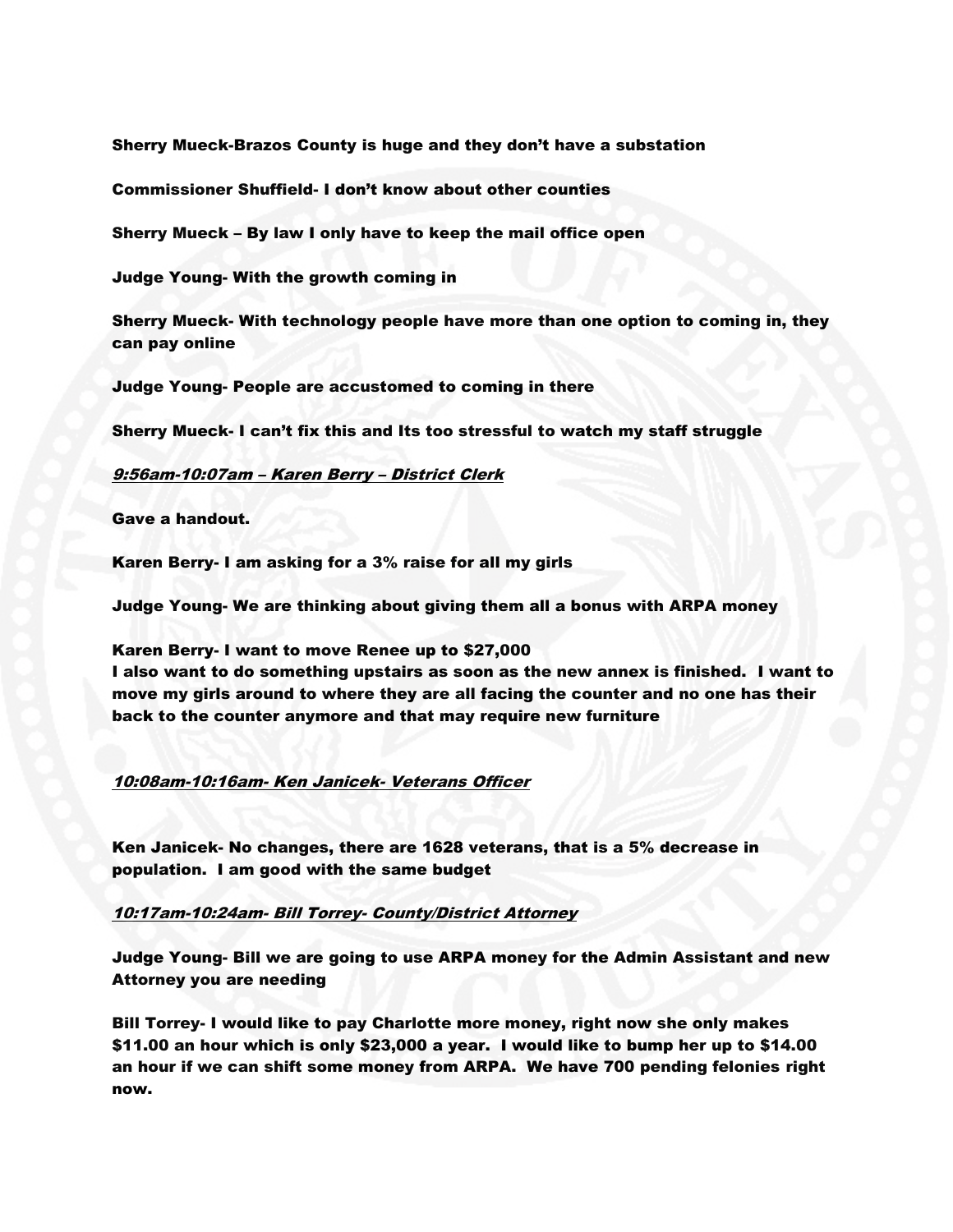Judge Young- I will do my best to get money from ARPA to pay Charlotte \$14.00 an hour

Danica Lara- You allotted \$40,000; Judge and Bill wants to bring down to \$35,000

Judge Young- We will see about getting you fixed up

### 10:24am-10:32am- Jennifer Lopez-Juvenile Probation

Jennifer Lopez- In 2017 the cost for placement was \$110.00 a day for 6 months for 5 placements in 2020 the cost went up to \$197.00 a day for 6 months for 3 placements. We are asking for more money; we would like the cost for 1 more placement and that comes to \$35,584. All 3 surrounding counties contribute to our budget, I don't have exact figures just estimates; Fall County \$97,000 and Robertson County \$118,000 the rest of the money for our budget comes from the State. Our budget is distributed through placements, detention, and staff salaries.

#### 10:33am-10:54am- Robert Kirkpatrick- Health Director

Robert provided a handout.

Robert Kirkpatrick- I am asking for an increase for Dr. House

Judge Young- \$5250 is already in the budget for Dr. House

Danica Lara- The increase of \$5,250 needs to be added to the budget

Robert Kirkpatrick- Last year I asked for insurance to be paid by the county for a nurse, the grant she is paid from has a 10% match and insurance would count as a match. I am asking for the 10% to be county paid insurance. Go up \$1,000 In office supplies \$1,000 for Medical Waste; we had an audit done and we are not to pay for medical waste out of grant money, the county should pay for that Increase in money for the septic helpers \$3,000 Septic Applications have increased SAFE Software for septic's maintenance fee \$1,000

Danica- The cellphones, you are paying for?

Robert- Yes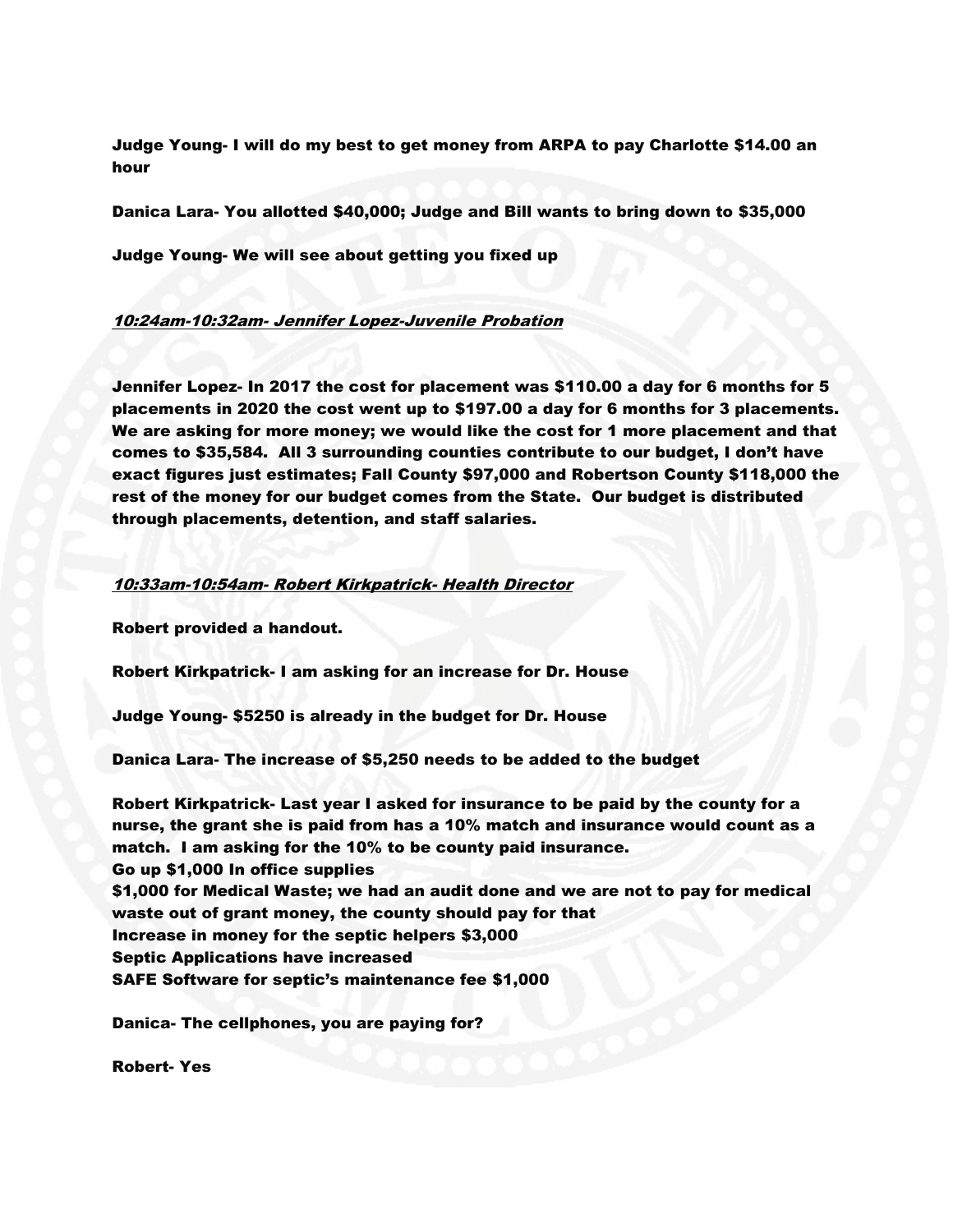Commissioner Shuffield- How do we charge for septic?

Robert- The inspectors inspect any septic complaints

Commissioner Shuffield- Are we charging for septic's when houses are being built, for them to inspect?

Commissioner Muegge- That is contracted out

Robert Kirkpatrick - \$410 for a normal system \$560 for an Aerobic System \$660 for Commercial system I have grants for new personnel, COVID- Immunization I have requested \$765,000, we will have to evaluate how the grant works, I am talking to two providers hoping to work on Evening clinics and weekend clinics. I have posted the positions and hope to hire by mid month

Judge Young- Esme and Amanda, their grants are good until the 1<sup>st</sup> of the year?

Robert Kirkpatrick- I am not sure if its through the 1<sup>st</sup> of next year

Judge Young- We have been talking about fixing up the Professional Building, you need to talk to Stan Graves and finish the plans

Robert Kirkpatrick- I sent in my changes yesterday; my staff is excited about the move

Judge Young- We will be able to do vaccinating clinics over there, maybe see about getting a PA

Robert Kirkpatrick- I am writing a grant for that now

# 10:58am-11:02am- Floyd Ingram- Ag Extension Office

Floyd- We are getting back on track to normal, we are not asking for any increases or decreases. Marcia Felton retired, and we hired her replacement; Carolyn Hux You can see our travel wasn't used much last year because of Covid but we are back to getting out and traveling.

#### 11:03am-11:20am- Jay Beathard- Constable PCT #3

Jay Beathard- What does the county have in mind for raises?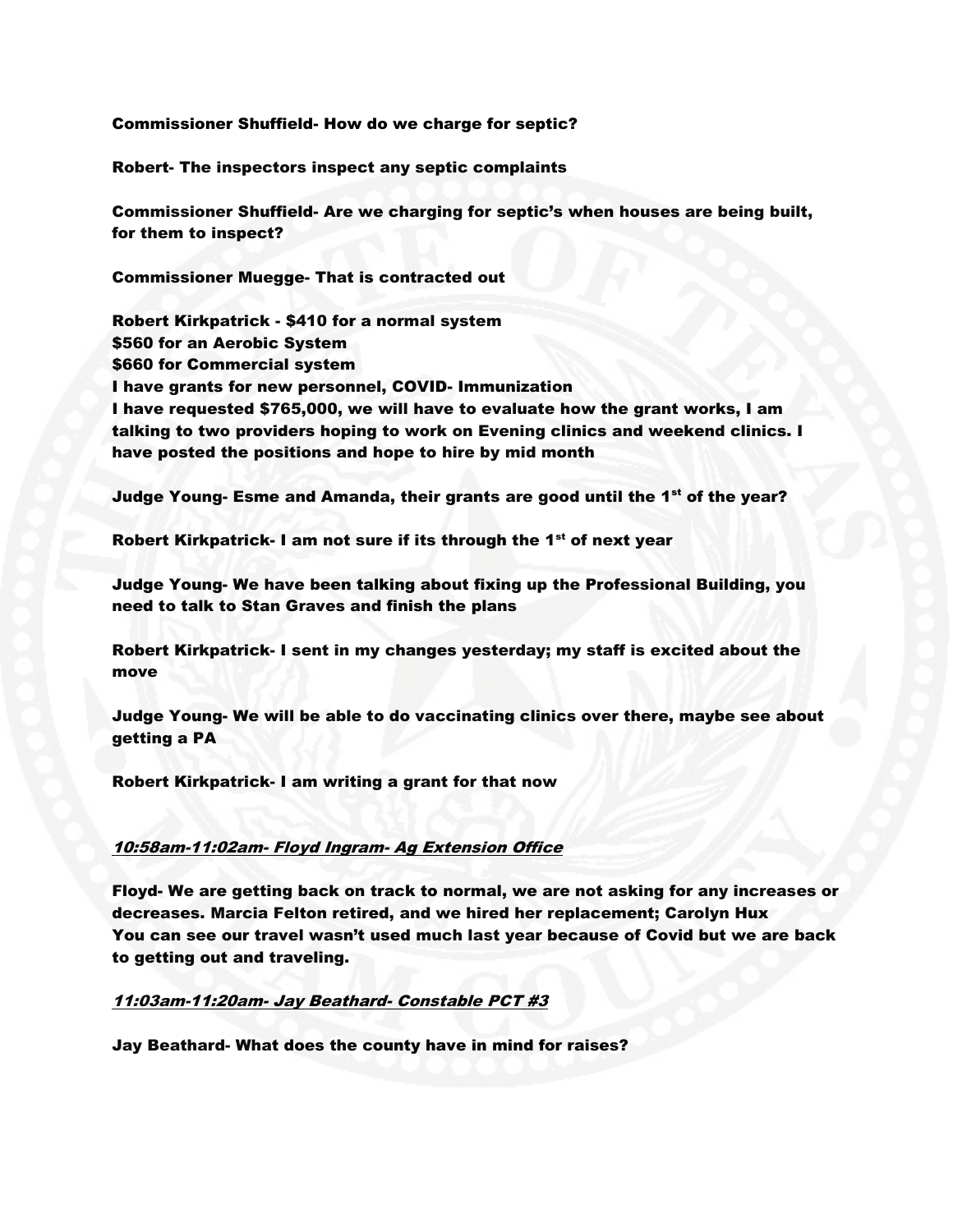Judge Young- Our revenue did not increase only our ad valorem. There is no budget for raises but we are looking at using ARPA money to give a bonus this year and the first of next year

Jay Beathard- Base pay on constables is low for us, in 1995 I started in the Jail and the constables made the same amount as the Sheriff. Now we are not making what a Patrol Deputy makes. A Patrol Deputy staring pay is \$49,220 and I make \$37,725. We are fortunate to have the constables that we have now but pay is hard to draw interest in the job and then to find qualified applicants. You don't need just a Peace Officers License, we handle Writs, Citations and there is a lot of money involved in some of those proceedings

Judge Young- Figuring out some kind of 5 year plan, 2% doesn't do anything, I am not sure what to do and we just don't have the money, it's an ongoing issue of underpaid employees

Jay Beathard- I would like an increase on vehicle equipment cost, oil base products. I am just asking the Commissioners Court to look and develop some kind of plan, the county is growing, services take more and more as the county grows.

Commissioner Shuffield- So much growth since the census, it won't show for another 10 years.

Jay Beathard- Subdivisions we have no control over that are 10 acres or more. Looking for help on the maintenance of the vehicle

Judge Young- Get it maintained and we will take care of the cost

Commissioner Muegge- How man miles does you car have on it?

Jay Beathard- 107,000- Hard miles

Commissioner Muegge- How is your office?

Jay Beathard- It is in poor shape, I have ceiling tiles falling on me, there are water leaks, the roof leaks but I am thankful I have an office

Commissioner Muegge- Where was your office before?

Jay Beathard- My car

11:21am-11:36am- Jodi Morgan-County Clerk

Jodi Morgan-Gave handout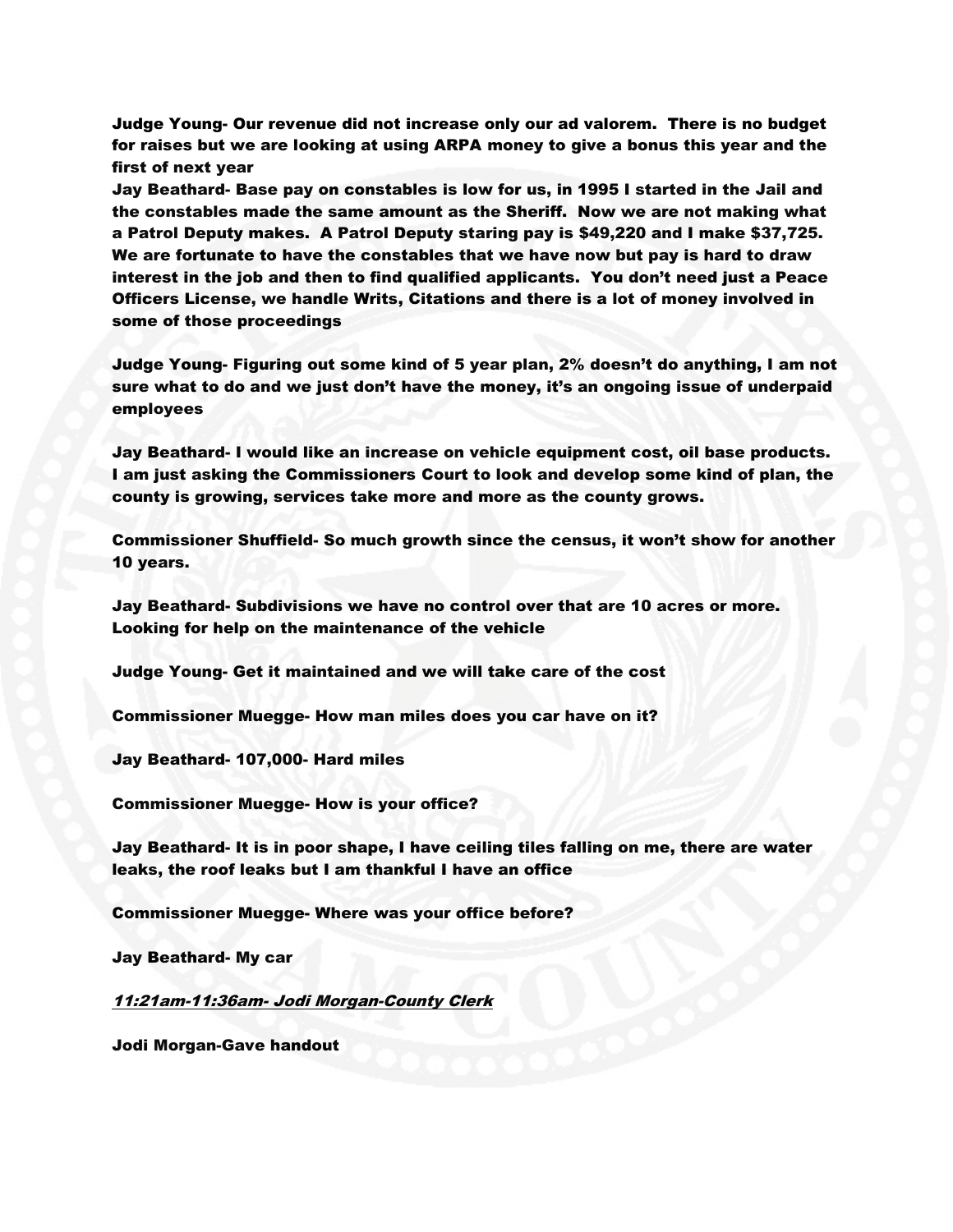Jodi Morgan- I want to go over Elections first; SB598 is effective 9/1/2021 this will go to a paper-based system, there is grant money available we have an estimate of \$236,966 to change our equipment out. We are waiting on the State to tell us how much each county will get; but we will move forward as quickly as possible so we can make sure we are covered in grants. I do want you all to take into consideration this county needs an Election Administrator, I hope you will all consider that in the near future. My Election Budget will need to go up from \$51,500 to \$147,000, we have three Elections next year. There are 11 Local positions on the ballot and then we still have Federal and State offices as well. I expect the Primary to be moved from March to May due to the redistricting.

For County Clerk budget I am asking for 2% raises for my staff, last year during Covid we did work even when the county was closed, we caught up on back log of scanning and still handling day to day duties. During the Snowstorm my staff took home laptops and mifi's and worked remotely.

I am asking to go up in Microfilming Records to pay for maintenance on some software and for another indexing computer. The way we are set up at the new annex, I will need another indexing computer and the cost is \$6161.52.

# 11:36am-12:00pm-Commissioners

Commissioner Shuffield- I did a salary adjustment for some of my guys and did some pay increases. I would like to see the Commissioners get a raise up to \$57,000 or \$58,000. I know we post in the paper, I think this will also improve the people that run for this job.

Commissioner Muegge- How much of the grant do we get a percentage of?

Commissioner Shuffield- \$229,000??

Judge Young- if we get the \$1.4 million

Commissioner Shuffield- Can we put the extra money in road and bridge?

Judge Young- We can look at pay raises, million towards roads, increase your pay and give raises

Commissioner Muegge- can it be used for general everyday maintenance?

Judge Young- Not sure if you can hire help or not with this grant, but you can fix drainage and litigation. Litigation includes transportation

Commissioner Shuffield- I have 9 employees and we stay busy, shredding season keeps us busy too